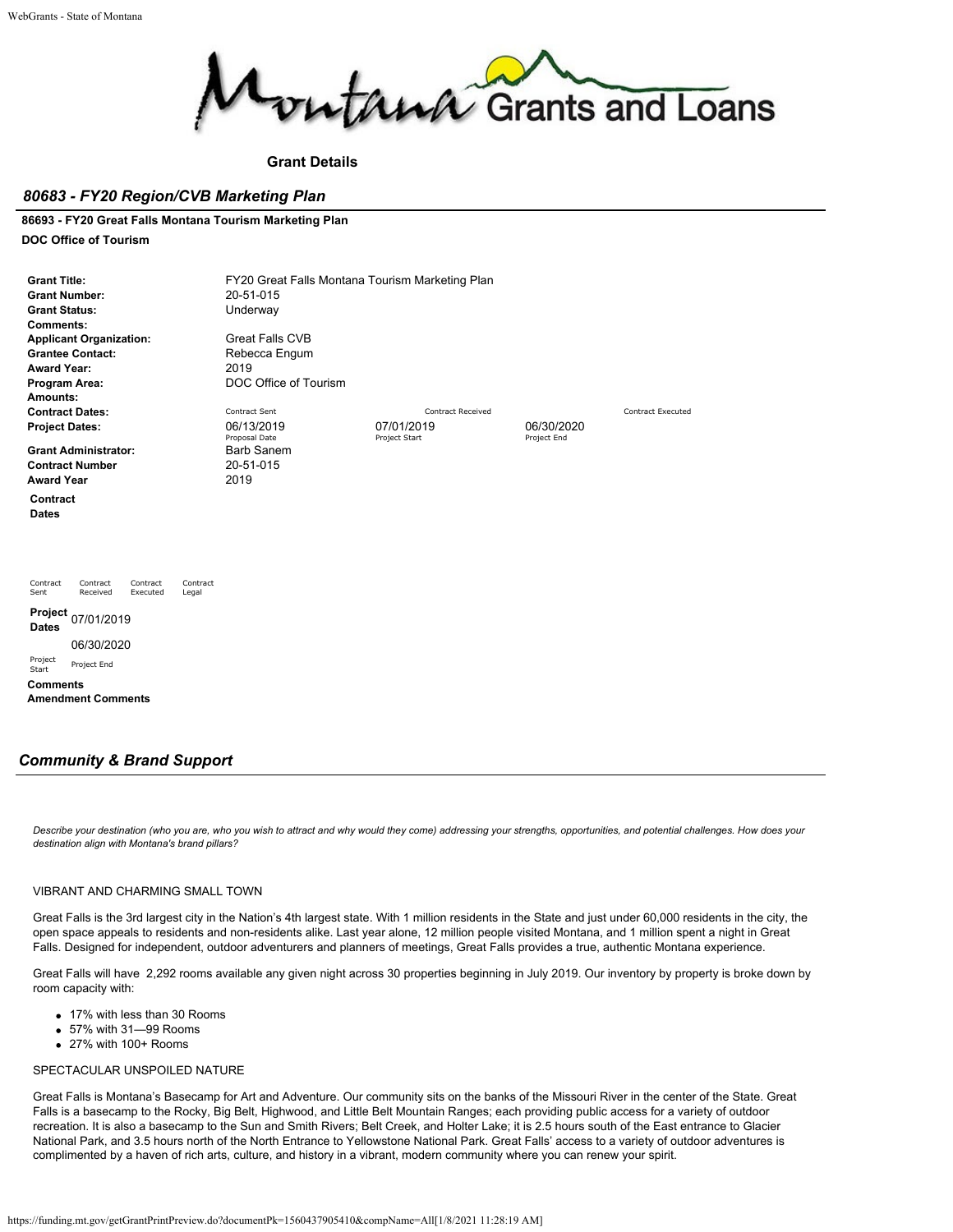Great Falls is Montana's Museum Capital. Famed Cowboy artist and humanitarian, Charlie Russell made Great Falls, Montana his basecamp and the museum that bears his name has the largest collection of Russell's work, the complex has his studio and home, and The C.M. Russell Museum has been named Montana's Museum worth driving for. The Lewis & Clark Interpretive Center has North America's most extensive display of the Lewis & Clark expedition. First People's Buffalo Jump is North America's Largest and is a National Historic Landmark. The remaining museums in Great Falls celebrate our history, the life of Brother Van, modern artists, the railroad, the artwork of Sister Mary Trinitas Morin and Mother Raphael Schweda, the military missions at Malmstrom Air Force Base, and a hands-on Children's Museum.

### BREATHTAKING EXPERIENCES BY DAY, RELAXING HOSPITALITY BY NIGHT

Great Falls becomes the Western Art Capital of the World for one week in March, in celebration of Charlie Russell's birthday. This signature event brings in over 750 artists at 15+ shows for a variety of auctions, direct purchase, quick finishes, demonstrations, lectures, music and more. There is 53 miles of trail along the River's Edge that is home to 24 works for art. Great Falls is Montana's Museum Capital, home to [Montana's Best Coffee](http://www.crookedtreecoffeeandcakes.com/) [Shop,](http://www.crookedtreecoffeeandcakes.com/) [Montana's Best Burger](http://www.roadhousegf.com/), [Montana's Best Irish Pub,](http://www.thecelticcowboy.com/Home) and is Montana's Pizza Captial. Great Falls also boasts [Montana's Best Tiki](https://ohairemotorinn.com/sip-n-dip/) [Drink,](https://ohairemotorinn.com/sip-n-dip/) [Montana's Only Live Mermaids](https://ohairemotorinn.com/sip-n-dip/), [Montana largest specialty dry goods store](http://www.buydragonfly.com/), and [Montana's State Fair](http://goexpopark.com/montana-state-fair/). Our downtown has nationally recognized outdoor dining on pedlets, and a new suspendlet coming this summer!

Tourism is a critical driver of the Great Falls economy, accounting for 8% of the GDP. Businesses that make up the Tourism Industry account for 3,080 jobs and over \$72 million in payroll locally. Tourism Industry businesses account for over \$33 million in property taxes. Great Falls' tourism industry accounts for 9% of Montana's total overall tourism impact, and the State, the City and the Region's tourism economy is driven by outdoor recreation.

#### **STRENGTHS**

- Art | In the broadest sense of the term, Great Falls has art—from statutes and murals on the river's edge trail and downtown, to state parks and museums that capture our history and culture, to restaurants who source local food, to residents who create masterpieces on canvasses or using batik, and our entrepreneurs who create industry-changing products. Great Falls is creative, innovative, and full of art.
- River | The Missouri River connects Great Falls' history to the Plains Indians, Corp of Discovery, mining and electricity. Today it provides access to outdoor recreation, bird viewing, a path for scenic drives, and a backdrop for stunning photography.
- Basecamp | In about an hour or less from Great Falls, you can be in the Rocky Mountain Front and the greater Bob Marshall Wilderness Complex, Sluice Boxes State Park and the Little Belt Mountains, the Highwood Mountains, on Holter Lake, at Smith River, Sun River. And, just a little further in Glacier National Park.
- Malmstrom | 3,300 personnel, along with their families, are stationed in Great Falls' air force base. The base itself draws national contractor business, and the personnel's extended family come to visit.
- GTF | Our international airport is small and accessible, offering direct flights from Seattle, Denver, Las Vegas, Minneapolis, Phoenix, Salt Lake City, and seasonally to Chicago.

#### **WEAKNESS**

- Venues| Tried and true, our facility infrastructure is stable but suffers from deferred maintenance and lack of capital investment for industry demanding improvements.
- Impression| Immediate thoughts of Montana include mountains, roaming wildlife, and backpacking adventures, and Great Falls is a modern community on the Missouri River with an industrial history.
- Detractors | 34% of Great Falls residents hold a low-self image of and are negative about the community being a great place to visit.

### OPPORTUNITIES

- I-15 Corridor | Great Falls is roughly halfway between Salt Lake City, Utah, and Edmonton, Alberta (via Highway 2 in Alberta, Canada). Through traffic provides a chance to convert travelers for experiences and events. 55% of travelers drive through Great Falls without spending a night.
- Air Service | United, Delta, Alaska, and Allegiant are great partners, however, there are opportunities to add carriers and direct flights.
- Events| Signature events give visitors a specific time to travel to Great Falls. We have room to add more.
- In-Market Experience | The Missouri River is amazing; however, we are missing the opportunity to make it, and other experiences, easier to access. Great Falls can benefit from easy access equipment rentals, tour guides, facilitated experiences, and review worthy interactions.

#### THREATS

- I-90/I-94 CORRIDOR | This Montana route has larger communities with larger population bases, sees higher traffic counts, and has had more success in event routing than I-15.
- Market Economy | Volatility in the local economy of our target market communities can directly impact travel decisions.
- Growth | The success of peer and benchmark communities related to increased retail experiences and capital investments in infrastructure have increased their tourism budgets to attract more visitors, causing Great Falls to lag behind.

#### **Describe your destination.**

Great Falls Montana Tourism is the Destination Management Organization [DMO] focused on promoting the city to overnight visitors. We will leverage the Montana Brand and use paid, owned, and earned media to orient overnight visitors to Great Falls' unique spectacular unspoiled nature and the only in Great Falls breathtaking experiences that can be had by day, with the ability to come back to the relaxing hospitality of our community to renew their spirit for the next day. By developing trip ideas, itineraries around specific events, we will facilitate extended stays in Great Falls, a vibrant and charming small town full of art and modern amenities, prior to departing for adventures in more of Montana's spectacular, unspoiled nature.

From every direction, Montana's spectacular, unspoiled nature calls you closer – from two of America's most amazing national parks, a short drive in either direction, to the miles of trails along the Missouri River and beyond, it is all accessible beginning right in Great Falls. It beckons you to discover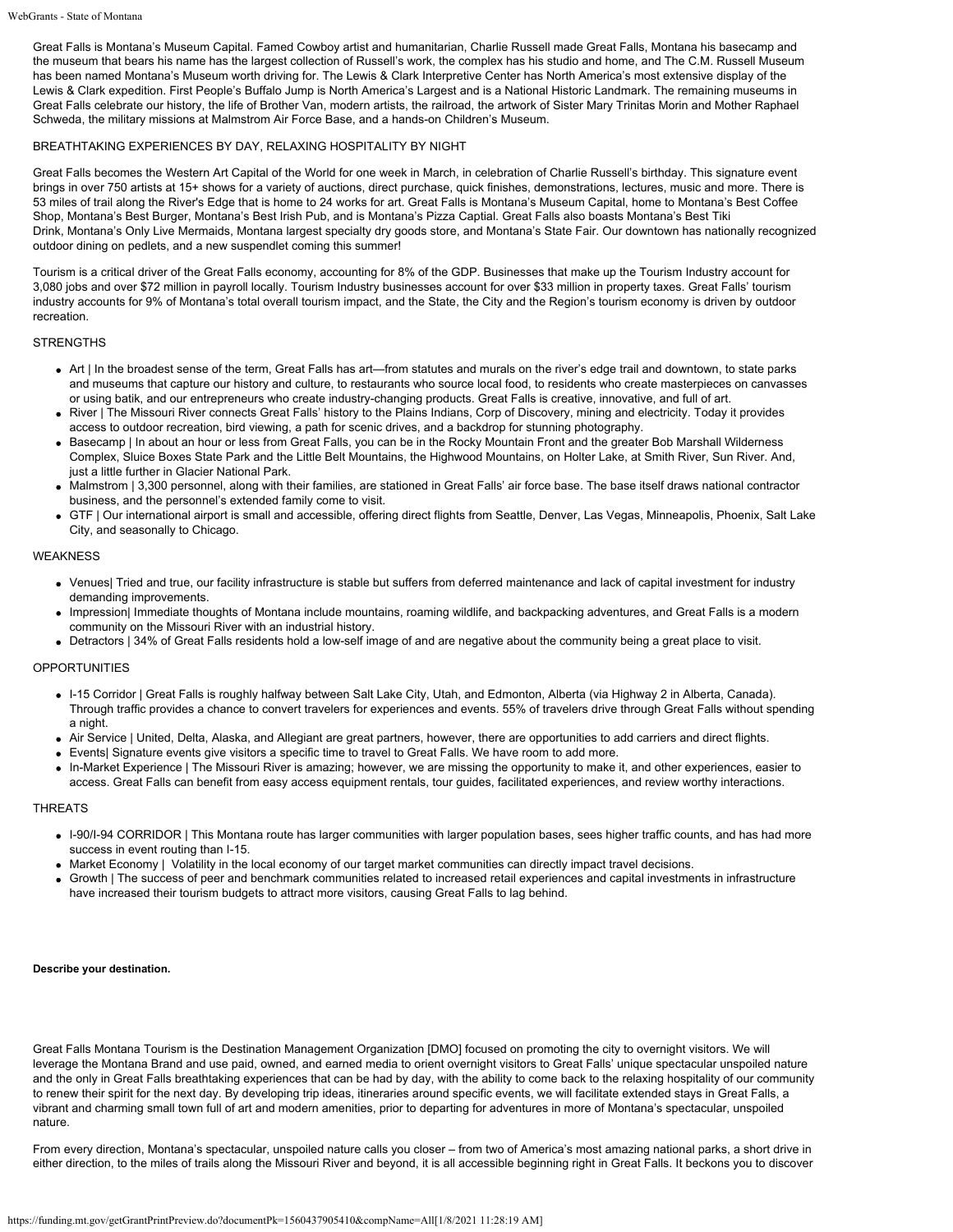Montana's rugged and alluring outdoors freely with independence.

One of the greatest things about our community is we are welcoming, down-to-earth and proud of what we have. We are forward thinking and unapologetic about creating a future based on our potential. Great Falls is a place where you feel more independent, more liberated from conformity and convention. You are more free to pursue your passion, from outdoor recreation to embracing your inner artist.

It's a place where you can be in the middle of an evolving and vibrant downtown life near the riverfront and yet never far from getting away from it all. If you look at life as a wonderful, ever-changing adventure (as we do), we invite you to come to a place where you can live it abundantly, celebrate your independence every single day.

Great Falls provides a basecamp for a wide range of outdoor adventures and offers a haven of rich arts, culture, and history in a vibrant, modern community where an expansive, unspoiled, diverse landscape renews one's spirit!

#### **Optional: Include attachments here**

*a. Define your target markets (demographic, geopgraphic and psychographic).*

LEISURE PROFILE | Our current overnight visitor to Great Falls is a couple who have been here before and drove here for vacation. They tend to be:

55-74 years old with \$50,000 - \$150,000 HHI

We will use geographic, demographic, and psychographic targeting to market to current customers and attract new customers. Our psychographic groups are:

- Historian | Enjoys Lewis & Clark, Charlie Russell and the Plains Indians and the mark they each left on Great Falls.
- Moderate Adventurer | Enjoys getting out into nature to hike, watch wildlife, fish, bike, and kayak, but come back into Great Falls in the evening to enjoy the local brewery, a live performance, and a comfortable bed.
- Weekender | Comes to Great Falls for a specific event. These include festivals, performances, weddings, and sporting events.
- Active Family | Enjoys museums, and the vast collection of them here, the outdoor recreation, and the history.
- Bleisure | Arrives before or stay after business related travel to engage in leisure experiences.

Each profile helps us craft our message and where and how to place our owned and paid media.

LOCATION | Great Falls will target the following geographic locations.

Seattle WA Missoula MT Denver CO Billings MT Chicago IL Kalispell MT Minneapolis MN Lethbridge AB Phoenix AZ Calgary AB Salt Lake City UT Cheyenne WY Bismarck ND

BUSINESS PROFILE | Great Falls Montana Tourism targets meeting planners with multi-day events for 250+ people in outdoor recreation, agriculture, arts, history, culture, or other areas of Great Falls' competitive advantage.

LOCATION | The target will be meeting planners looking for locations in the Western United States, focusing in on the Northwest Region, and the Rocky Mountain Region of the Northwest.

*b. What are your emerging markets?*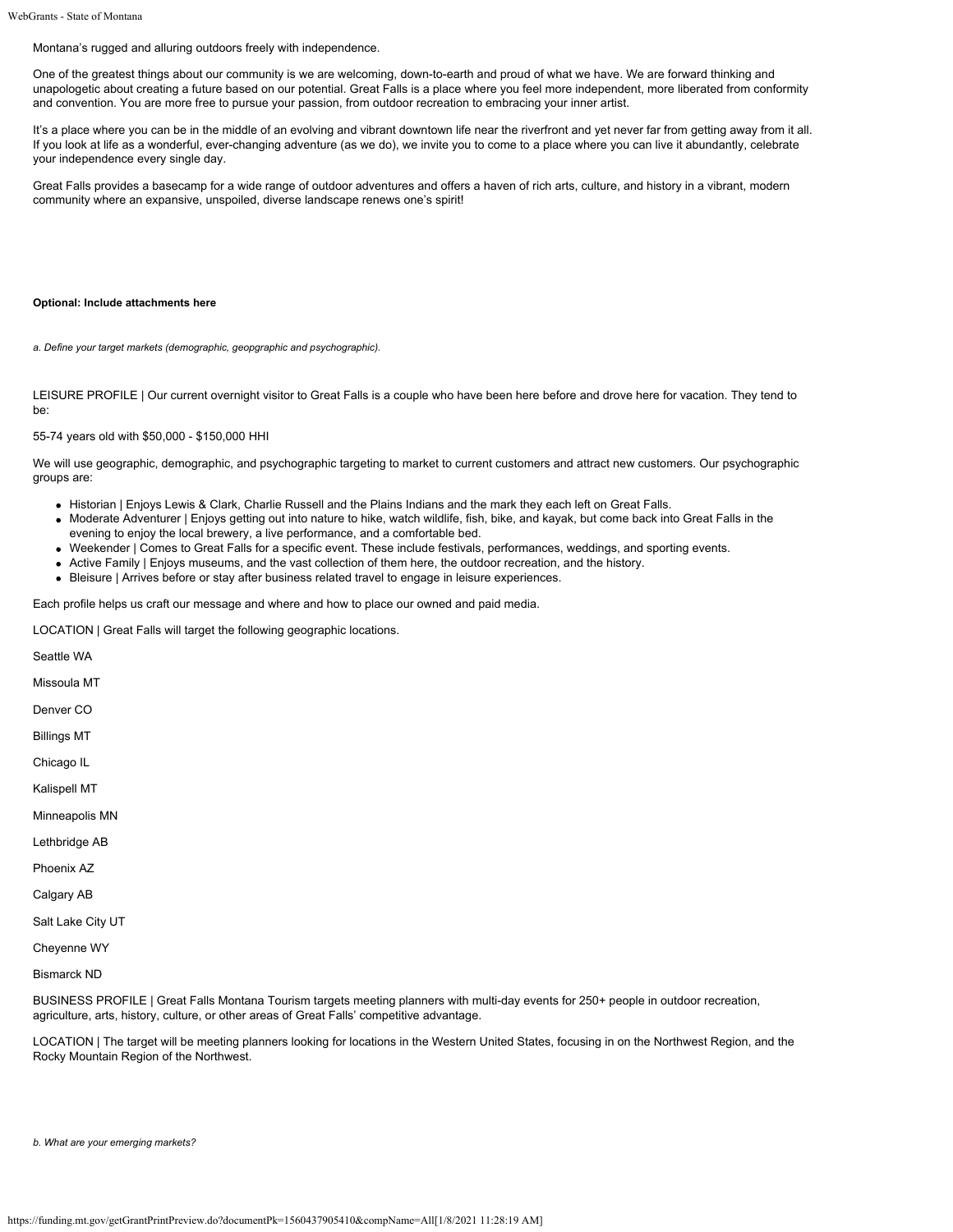The psychographic profile of our emerging markets are the same, however, trend younger in demographics. We are focusing in on 35-44 years old with \$50,000—\$150,000 HHI. We will be targeting gepgraphic locations of

Cheyenne WY Bismarck ND Seattle WA Missoula MT Denver CO Billings MT Chicago IL Kalispell MT Minneapolis MN Lethbridge AB Phoenix AZ Calgary AB

Salt Lake City UT

#### **Optional: Include attachments here.**

*c. What research supports your target marketing?*

We have used extensive market and consumer behavior research from Institute of Tourism and Recreation Research, Expedia, Destination Analysts, trade publications, Smith Travel Research, and analytics from our website and marketing campaigns to ensure the delivery of a specifically crafted trip planning message during a critical stage of the consumer purchase process in targeted markets on specific platforms. Please find attached the research we used to develop the 2020 strategies for Grat Falls Montana Tourism.

Based on our refreshed strategic plan, Great Falls Montana Tourism focuses on the following priorities: Grow Toursim | Develop the Destination | Advocate for Tourism. This year, our intended results will be:

5% Increase in Overnight Visitation

2% Increase in New Overnight Visitors

5% Increase in Average Length of Stay

10% Increase in Average Daily Spend

6 New Conventions

25% Increase in Instagram Audience

20% Increase in Facebook Audience

*a. In what types of co-ops with MTOT would you like to participate?*

Great Falls Montana Tourism would like to participate in video, photo, research, content and leveraged and joint media buying joint ventures.

**Optional: Include attachment here.** [Research Appendix small.pdf](https://funding.mt.gov/fileDownload.jsp?filename=1556746877458_Research+Appendix+small.pdf)

*b. In what other types of co-ops would you like to participate? (Regions/CVBs, etc.)*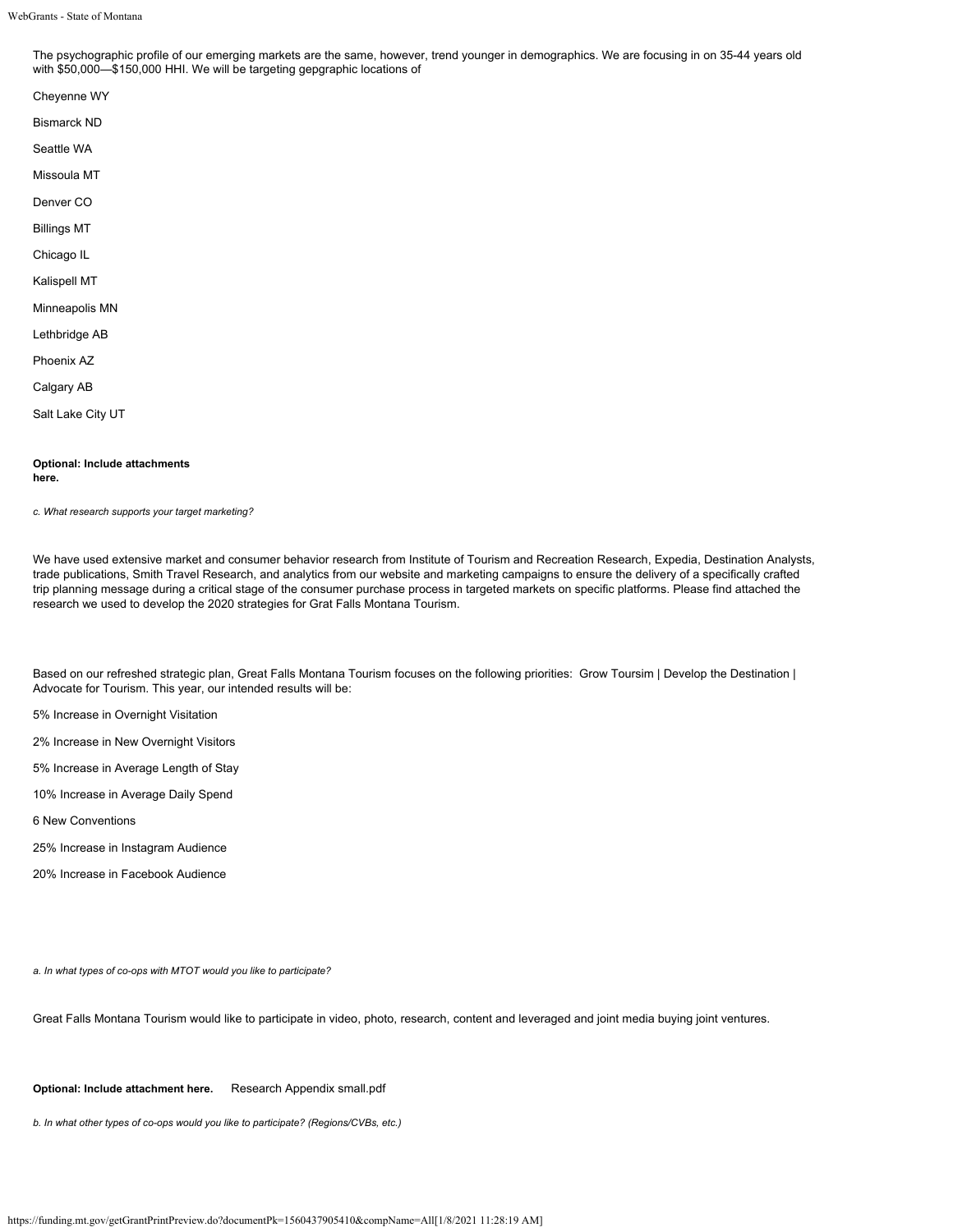Great Falls Montana Tourism would like to participate in video, photo, research, trade shows, content and leveraged and joint media buying joint ventures.

*c. What types of co-ops have you done in the past? Were they successful - why or why not?*

Great Falls Montana Tourism has greatly appreciated previous joint ventures with Central Montana on trade shows and leveraged media buying. We have participated with Glacier Country led Region/CVB Meeting Planner Events, and Great Falls International Airport for leveraged media buying and photos. We partnered on content pieces with the State of Montana through Interfuse and Roots Rated as well as joint media buying with Sojern and National Geographic. We have partnered with CM Russell Museum on a content article in Yellowstone Journal.

These joint ventures strategically leverage our limited budget and will continue to be staples in our leisure traveler strategy. They were successful. Great Falls Montana Tourism will take advantage of joint ventures that fit with our market, strategy and message focus.

**Optional: Include attachments here.**

**Optional: Include attachments between** [2020 Plan.pdf](https://funding.mt.gov/fileDownload.jsp?filename=1556746877447_2020+Plan.pdf)<br>here.

**Optional: Include attachment here:**

## *Marketing Segment, Method & Budget*

| <b>Marketing</b><br>Segment | <b>Marketing</b><br>Method | Describe your<br>method. | Provide<br>supporting<br>research/statistics. | How do<br>you plan to<br>measure<br>success? | Provide a brief rationale<br>for this method. | <b>Estimated</b><br>budget for<br>method. | <b>Marketing</b><br>Method<br>Evaluation                                                                                                                                                                                                                                                                                                                                                                                                             | Add'l<br>Attchmnt |
|-----------------------------|----------------------------|--------------------------|-----------------------------------------------|----------------------------------------------|-----------------------------------------------|-------------------------------------------|------------------------------------------------------------------------------------------------------------------------------------------------------------------------------------------------------------------------------------------------------------------------------------------------------------------------------------------------------------------------------------------------------------------------------------------------------|-------------------|
|                             |                            |                          |                                               |                                              |                                               |                                           | Yes. This strategy<br>and methods were<br>successful in meeting<br>our objective.                                                                                                                                                                                                                                                                                                                                                                    |                   |
|                             |                            |                          |                                               |                                              |                                               |                                           | PAID MEDIA                                                                                                                                                                                                                                                                                                                                                                                                                                           |                   |
|                             |                            |                          |                                               |                                              |                                               |                                           | The digital strategies<br>employed resulted in<br>15,021,561<br>impressions, a reach<br>of 986,952, 80,288<br>unique clicks, and<br>1,557,929 full video<br>views. Great Falls<br>used Facebook,<br>YouTube, SnapChat,<br>Static Banner Ads,<br>Video Banner Ads,<br>Spotify, Sojern,<br>weather.com, and<br>leveraged My<br><b>Yellowstone Park</b><br>print placement on<br>their Facebook<br>platform, and a<br>content piece through<br>Connect. |                   |
|                             |                            |                          |                                               |                                              |                                               |                                           | For Facebook, a<br>strategy of video and<br>carousel itineraries<br>were used. The<br>results were<br>2,198,135<br>impressions, a reach<br>of 979,077, 121<br>shares and 18,067<br>unique clicks. Our<br>videos received<br>350,026 full video<br>views. These<br>placements ran from<br>September to March<br>17th which is when<br>we placed a hold on<br>all media due to the<br>COVID-19 pandemic.<br>We targeted in-state                       |                   |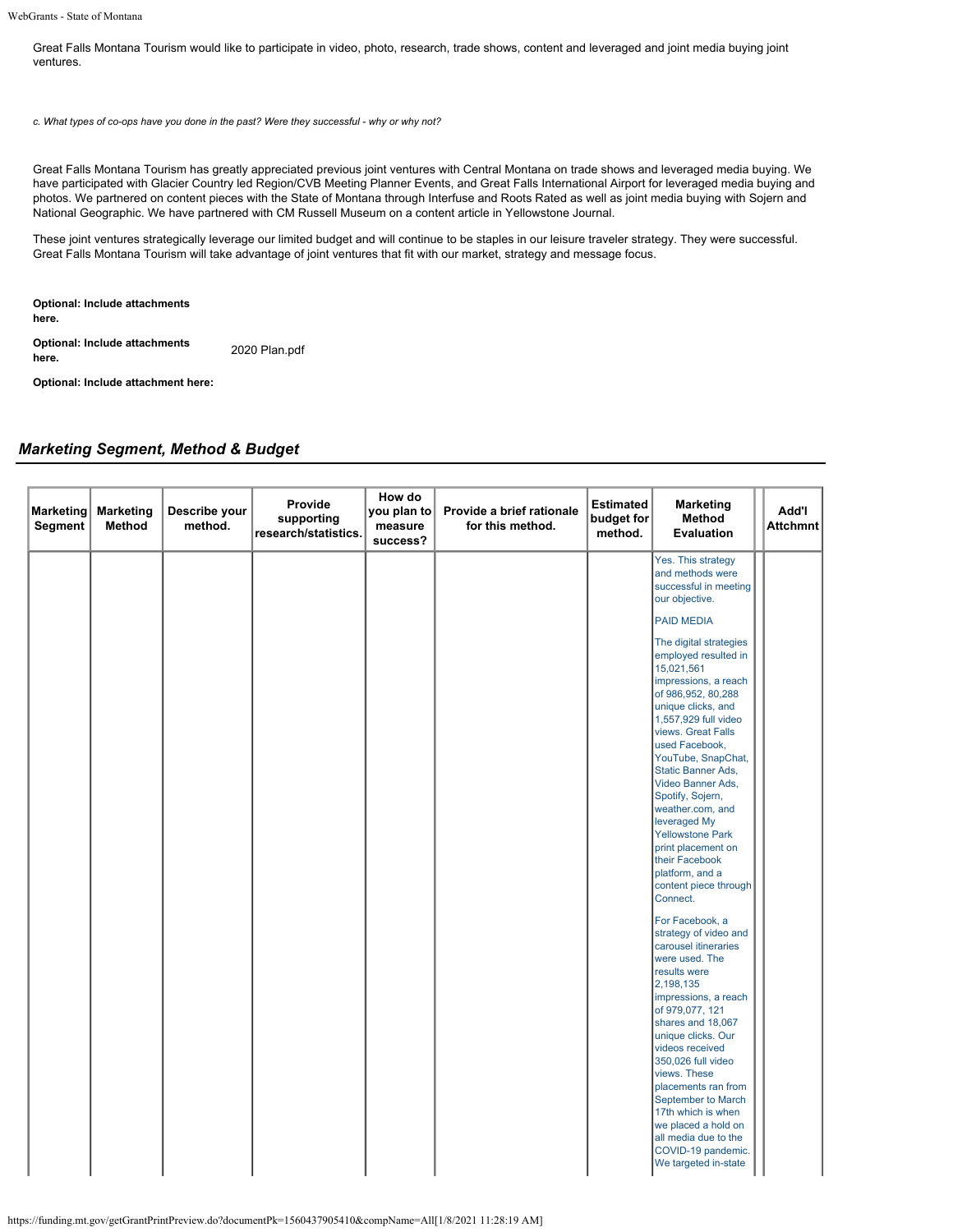|  |                                       |                         |              |                                    | drive markets for fall                       |  |
|--|---------------------------------------|-------------------------|--------------|------------------------------------|----------------------------------------------|--|
|  |                                       |                         |              |                                    | and winter, and fly                          |  |
|  |                                       |                         |              |                                    | and drive markets for<br>summer planning and |  |
|  |                                       |                         |              |                                    | spring and summer.                           |  |
|  |                                       |                         |              |                                    | This method                                  |  |
|  |                                       |                         |              |                                    | produces reach and                           |  |
|  |                                       |                         |              |                                    | engagement with full                         |  |
|  |                                       |                         |              |                                    | video views and will                         |  |
|  |                                       |                         |              |                                    | continue to be used.                         |  |
|  |                                       |                         |              |                                    | YouTube used our                             |  |
|  |                                       |                         |              |                                    | Montana People of                            |  |
|  |                                       |                         |              |                                    | <b>Great Falls video's</b>                   |  |
|  |                                       |                         |              |                                    | and ran in October,                          |  |
|  |                                       |                         |              |                                    | November, mid-                               |  |
|  |                                       |                         |              |                                    | January to mid-                              |  |
|  |                                       |                         |              |                                    | February, first part of                      |  |
|  |                                       |                         |              |                                    | march. We ran new                            |  |
|  |                                       |                         |              |                                    | creative and a                               |  |
|  |                                       |                         |              |                                    | COVID-19 based                               |  |
|  |                                       |                         |              |                                    | message video in<br>June. The results        |  |
|  |                                       |                         |              |                                    | were 179,300 full                            |  |
|  |                                       |                         |              |                                    | video views, 379,987                         |  |
|  |                                       |                         |              |                                    | impressions and 818                          |  |
|  |                                       |                         |              |                                    | unique clicks. Videos                        |  |
|  |                                       |                         |              |                                    | on Facebook                                  |  |
|  |                                       |                         |              |                                    | performed better this                        |  |
|  |                                       |                         |              |                                    | time over YouTube,                           |  |
|  |                                       |                         |              |                                    | however, are<br>different markets.           |  |
|  |                                       |                         |              |                                    | This method will                             |  |
|  |                                       |                         |              |                                    | continue to be                               |  |
|  |                                       |                         |              |                                    | considered and used                          |  |
|  |                                       |                         |              |                                    | for the appropriate                          |  |
|  |                                       |                         |              |                                    | message and market.                          |  |
|  |                                       |                         |              |                                    | SnapChat was a new                           |  |
|  |                                       |                         |              |                                    | placement for Great                          |  |
|  |                                       |                         |              |                                    | Falls to reach the                           |  |
|  |                                       |                         |              |                                    | millennial market. It                        |  |
|  |                                       |                         |              |                                    | produced impressive                          |  |
|  |                                       |                         |              |                                    | results and will                             |  |
|  |                                       |                         |              |                                    | continue to be used.                         |  |
|  |                                       |                         |              |                                    | The placement ran in<br>October and          |  |
|  |                                       |                         |              |                                    | November and                                 |  |
|  |                                       |                         |              |                                    | garnered 2,853,175                           |  |
|  |                                       |                         |              |                                    | impressions and                              |  |
|  |                                       |                         |              |                                    | 1,654 unique clicks. It                      |  |
|  |                                       |                         |              |                                    | ran again March 1st -                        |  |
|  |                                       |                         |              |                                    | 16th for 604,886                             |  |
|  |                                       |                         |              |                                    | impressions and 303                          |  |
|  |                                       |                         |              |                                    | unique clicks. The                           |  |
|  |                                       |                         |              |                                    | total for the<br>placement 3,410,480         |  |
|  |                                       |                         |              |                                    | impressions and                              |  |
|  |                                       |                         |              |                                    | 48,188 unique clicks.                        |  |
|  |                                       |                         |              |                                    |                                              |  |
|  |                                       |                         |              |                                    | <b>Our Static Banners</b>                    |  |
|  |                                       |                         |              |                                    | are placed using<br>psychographic and        |  |
|  |                                       |                         |              |                                    | geographic limiters                          |  |
|  |                                       |                         |              |                                    | on a variety of                              |  |
|  |                                       |                         |              |                                    | websites. They ran                           |  |
|  |                                       |                         |              |                                    | October - November                           |  |
|  |                                       |                         |              |                                    | and again March 1-                           |  |
|  |                                       |                         |              |                                    | 16 for 3,458,061                             |  |
|  |                                       |                         |              |                                    | impressions and                              |  |
|  | PAID MEDIA   We<br>will use Banik to  |                         |              |                                    | 1.957 unique clicks.<br>The unique clicks    |  |
|  | develop a results                     |                         |              |                                    | were lower than we                           |  |
|  | focused paid                          |                         |              |                                    | had expected,                                |  |
|  | media plan that                       |                         |              |                                    | however, the                                 |  |
|  | will rely heavily on                  |                         |              |                                    | impressions are                              |  |
|  | digital placement,                    |                         |              |                                    | impressive. This                             |  |
|  | supplemented by                       |                         |              |                                    | method will continue                         |  |
|  | print placements<br>during key travel |                         |              |                                    | to be used, and<br>monitored.                |  |
|  | decisions months.                     |                         |              |                                    |                                              |  |
|  | Investment will be                    |                         |              |                                    | Video Banners ran                            |  |
|  | more focused to                       |                         |              |                                    | October to November                          |  |
|  | influence travel                      |                         |              |                                    | and mid-January to                           |  |
|  | during late spring,                   |                         |              | Great Falls Montana Tourism will   | mid-February in fly                          |  |
|  | summer and early                      |                         |              | utilize branded paid, owned and    | markets for a total of<br>1,306,597          |  |
|  | fall. The Tourism<br><b>Team will</b> |                         |              | earned media, a printed and        | impressions, 753,840                         |  |
|  | coordinate with                       | Historic performance of |              | online guide to Great Falls, trade | full video views, and                        |  |
|  |                                       |                         | Impressions, | shows, and the                     | 877 unique clicks.                           |  |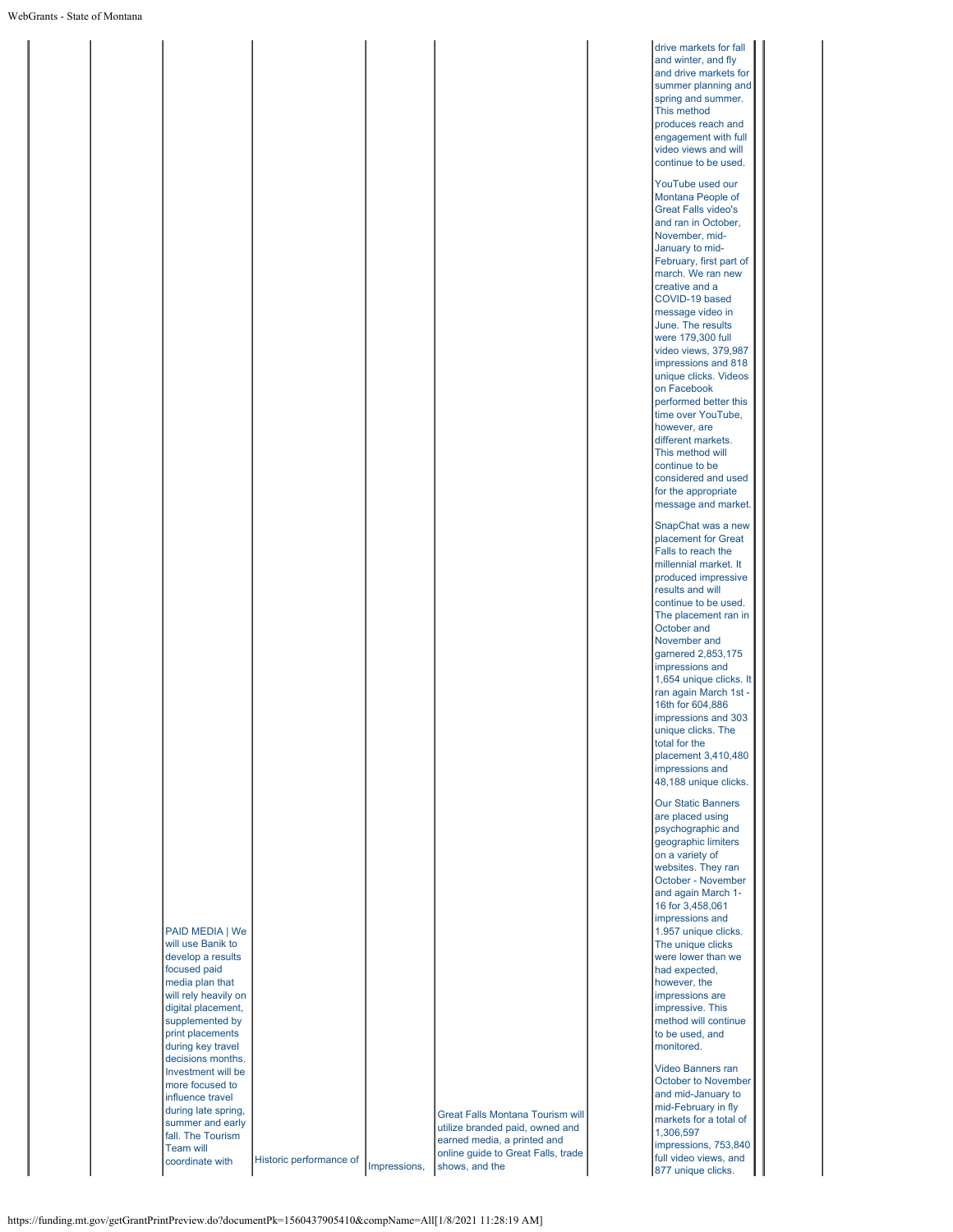| <b>Consumer</b> | <b>Online/Digital</b><br>Advertising | placement of any<br>Montana<br>Department of<br><b>Tourism and</b><br><b>Business</b><br>Development led<br><b>Join Venture</b><br>opportunities.<br><b>COLLABORATIVE</b><br>MARKETING  <br><b>Great Falls</b><br>Montana Tourism<br>will work with<br><b>Banik to develop</b><br>marketing<br>opportunities for<br>our members to<br>buy into that will<br>promote their<br>business and<br>leverage the<br>Basecamp Brand. | drive traffic to our<br>website. Historic mobile<br>access of website.<br><b>ITRR</b> data shows<br>search engines | engagement<br>time, and<br>unique visits<br>to website. | www.VisitGreatFallsMontana.org<br>website to inspire, orient, and<br>facilitate an overnight traveler to<br>the experiences available in<br>Great Falls. The digital<br>landscape is increasinly cost<br>effective in delivering our<br>message to the targeted market<br>that produces engagement. | \$93,522.00 | Clicks are an added<br>bonus with this kind<br>of placement. The<br>content for these<br>videos included the<br>footage captured<br>during the Montana<br>People of Great Falls<br>video project. This<br>continues to be an<br>effective way to<br>deliver our message,<br>based on the full<br>video views. This<br>method will continue<br>to be used.<br>Spotify did alright<br>with 357,504<br>impressions. The<br>audio spots are<br>accompanied by a<br>banner ad inside the<br>platform. This<br>platform is a valuable<br>audio engagement;<br>however, we don't<br>expect high clicks.<br>We had 85 unique<br>clicks. The spots ran<br>mid Jan - mid Feb,<br>and again March 1st<br>- 16th. This method<br>met our objectives<br>and will be continued.<br>Sojern was an<br>opportunity we took<br>advantage of through<br>the Joint Venture<br>Program. We had<br>attempted to secure<br>placement in June,<br>however, were beat<br>out, so used our Joint<br>Venture funds for<br>something else, so it<br>shows up as digital<br>advertising. We took<br>advantage of this<br>opportunity solely for<br>the video component.<br>The placement rand<br>mid-January to mid-<br>March for 1,384,417<br>impressions, 3,477<br>clicks, and 274,763<br>full video views. This<br>method that<br>leverages the State<br>spend and buying<br>power and have a<br>video component will<br>continue to be used<br>and meets our<br>objectives.<br>We used<br>weather.com web<br>and mobile<br>placement to help<br>launch our COVID-9<br>message that ran in<br>June. Combined, the<br>placement generated<br>800,049 impressions<br>and 1,563 unique<br>clicks. This method<br>met our objectives,<br>however, no as high<br>of a click as we<br>would normally like.<br>The results could<br>easily have been<br>lower due to COVID-<br>19 and the state drive<br>market targeting.<br>This method will | <b>Digital Ads</b><br>Small.pdf |  |
|-----------------|--------------------------------------|------------------------------------------------------------------------------------------------------------------------------------------------------------------------------------------------------------------------------------------------------------------------------------------------------------------------------------------------------------------------------------------------------------------------------|--------------------------------------------------------------------------------------------------------------------|---------------------------------------------------------|-----------------------------------------------------------------------------------------------------------------------------------------------------------------------------------------------------------------------------------------------------------------------------------------------------|-------------|---------------------------------------------------------------------------------------------------------------------------------------------------------------------------------------------------------------------------------------------------------------------------------------------------------------------------------------------------------------------------------------------------------------------------------------------------------------------------------------------------------------------------------------------------------------------------------------------------------------------------------------------------------------------------------------------------------------------------------------------------------------------------------------------------------------------------------------------------------------------------------------------------------------------------------------------------------------------------------------------------------------------------------------------------------------------------------------------------------------------------------------------------------------------------------------------------------------------------------------------------------------------------------------------------------------------------------------------------------------------------------------------------------------------------------------------------------------------------------------------------------------------------------------------------------------------------------------------------------------------------------------------------------------------------------------------------------------------------------------------------------------------------------------------------------------------------------------------------------------------------------------------------------------|---------------------------------|--|
|-----------------|--------------------------------------|------------------------------------------------------------------------------------------------------------------------------------------------------------------------------------------------------------------------------------------------------------------------------------------------------------------------------------------------------------------------------------------------------------------------------|--------------------------------------------------------------------------------------------------------------------|---------------------------------------------------------|-----------------------------------------------------------------------------------------------------------------------------------------------------------------------------------------------------------------------------------------------------------------------------------------------------|-------------|---------------------------------------------------------------------------------------------------------------------------------------------------------------------------------------------------------------------------------------------------------------------------------------------------------------------------------------------------------------------------------------------------------------------------------------------------------------------------------------------------------------------------------------------------------------------------------------------------------------------------------------------------------------------------------------------------------------------------------------------------------------------------------------------------------------------------------------------------------------------------------------------------------------------------------------------------------------------------------------------------------------------------------------------------------------------------------------------------------------------------------------------------------------------------------------------------------------------------------------------------------------------------------------------------------------------------------------------------------------------------------------------------------------------------------------------------------------------------------------------------------------------------------------------------------------------------------------------------------------------------------------------------------------------------------------------------------------------------------------------------------------------------------------------------------------------------------------------------------------------------------------------------------------|---------------------------------|--|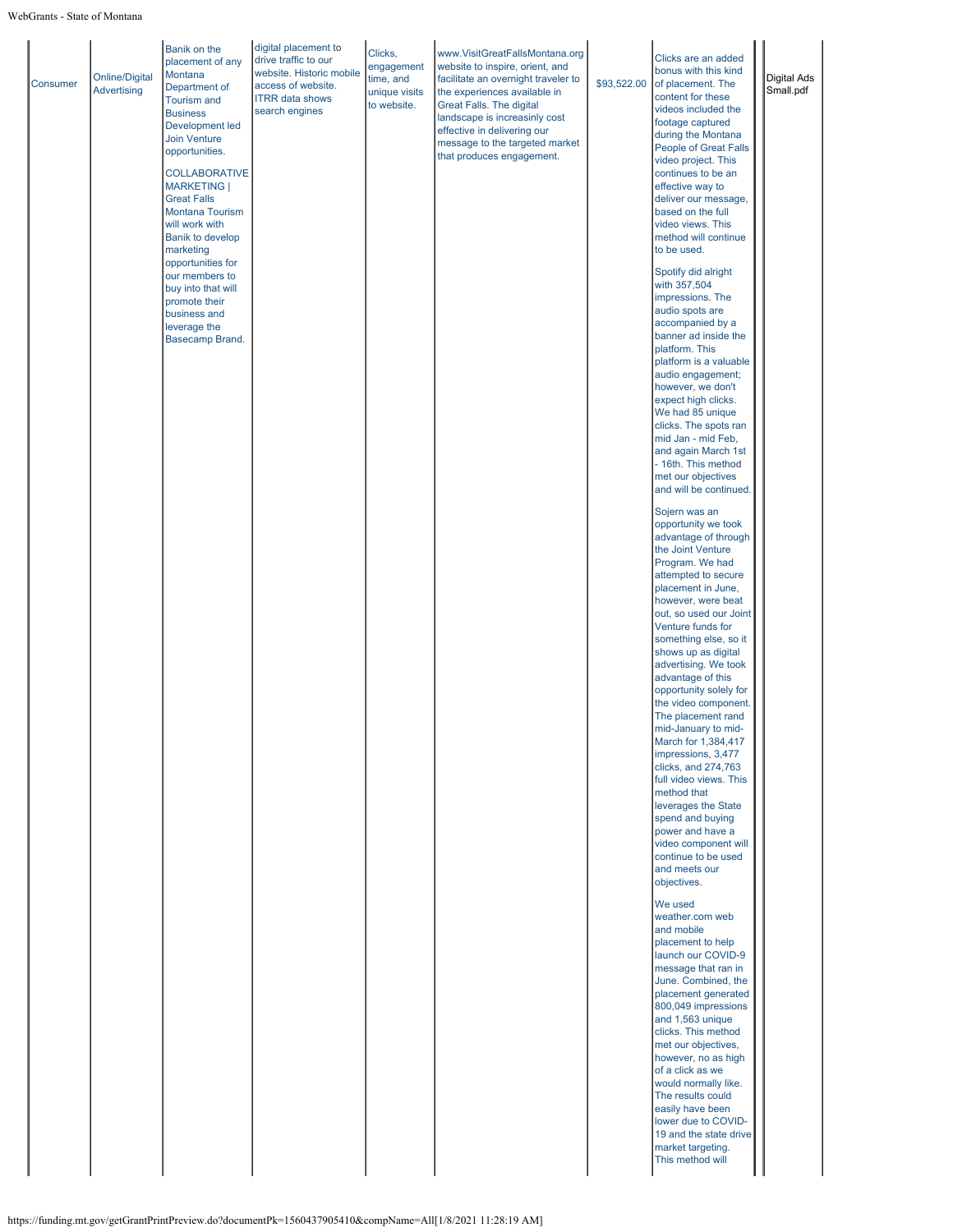|                 |                          |                                                                                                                                                                                                                                                                                                                                                                                 |                                                                            |                                                                                                                                                               |                                                                                                                                                                                                                                    |            | continue to be used.<br>The My Yellowstone<br>Journal print<br>placement was<br>leveraged using their<br>owned Facebook<br>channel as added<br>value to the print<br>placement. The 2<br>posts, one March 13,<br>the other March 27,<br>generated a reach of<br>7,875, 10 post shares<br>and 259 unique<br>clicks. We will<br>continue to use this<br>method.<br>We did a content<br>piece with Connect<br>that focused on the<br>unique experiences<br>in Great Falls all year<br>long. The placement<br>includes a story that<br>lives on our website<br>and banner ads<br>placed to drive traffic<br>to the content. The<br>paid media ran the<br>month of November<br>and generated<br>1,718,456<br>impressions and<br>4,997 unique clicks.<br>The total unique<br>views of the content<br>on our website was<br>5,691 with an<br>average engagement<br>time with the content<br>of 2 minutes 13<br>seconds. The<br>engagement rate with<br>the content is what<br>makes this<br>placement work for<br>us. This method met<br>our objective and will<br>continue to be used.<br>We will continue to<br>use this method. |                                                                                      |
|-----------------|--------------------------|---------------------------------------------------------------------------------------------------------------------------------------------------------------------------------------------------------------------------------------------------------------------------------------------------------------------------------------------------------------------------------|----------------------------------------------------------------------------|---------------------------------------------------------------------------------------------------------------------------------------------------------------|------------------------------------------------------------------------------------------------------------------------------------------------------------------------------------------------------------------------------------|------------|-----------------------------------------------------------------------------------------------------------------------------------------------------------------------------------------------------------------------------------------------------------------------------------------------------------------------------------------------------------------------------------------------------------------------------------------------------------------------------------------------------------------------------------------------------------------------------------------------------------------------------------------------------------------------------------------------------------------------------------------------------------------------------------------------------------------------------------------------------------------------------------------------------------------------------------------------------------------------------------------------------------------------------------------------------------------------------------------------------------------------------|--------------------------------------------------------------------------------------|
| <b>Consumer</b> | Joint<br><b>Ventures</b> | With content and<br>video being the<br>key elements in<br>high engagement<br>for our target<br>markets, Great<br><b>Falls Montana</b><br><b>Tourism will</b><br>continue to search<br>out the generous<br>opportunities<br>provided by<br>Montana Office of<br><b>Tourism and</b><br><b>Business</b><br>Development,<br>Central Montana,<br><b>Great Falls</b><br>Inernastional | Historic Return on<br>Investment of the<br>reuslts of the media<br>placed. | Success will<br>be measured<br>by reviewing<br>the research<br>and using it to<br>make<br>decisions<br>about<br>includes the<br>purchase of<br><b>VisaVue</b> | <b>Great Falls Montana Tourism</b><br>loves leveraging our partners to<br>expand our buying power! This<br>benefits our efforts locally<br>without having to make as large<br>marketing this of an expenditure from our<br>budget. | \$5,000.00 | Yes. This strategy<br>and method were<br>successful in meeting<br>our objective.<br><b>Great Falls had</b><br>intended to secure<br>one of the Sojern<br>Joint Ventures when<br>they become<br>available, however,<br>were too late to get<br>one. We used our<br>joint venture funds to<br>partner with Central<br>Montana to secure<br>Visa Vue research.<br>We received the<br>research and<br>reviewed it. This<br>research was<br>valuable to determine<br>spends on specific<br>segments and when<br>purchased over the<br>years, paints a<br>picture of consumer<br>behavior that is<br>helpful in determining<br>messaging and<br>geographic location<br>for media placement.<br>The data remains in                                                                                                                                                                                                                                                                                                                                                                                                                | <b>VVT</b><br>Domestic<br><b>Great Falls</b><br>Quarterly<br>Dashboard<br>2019Q4.xls |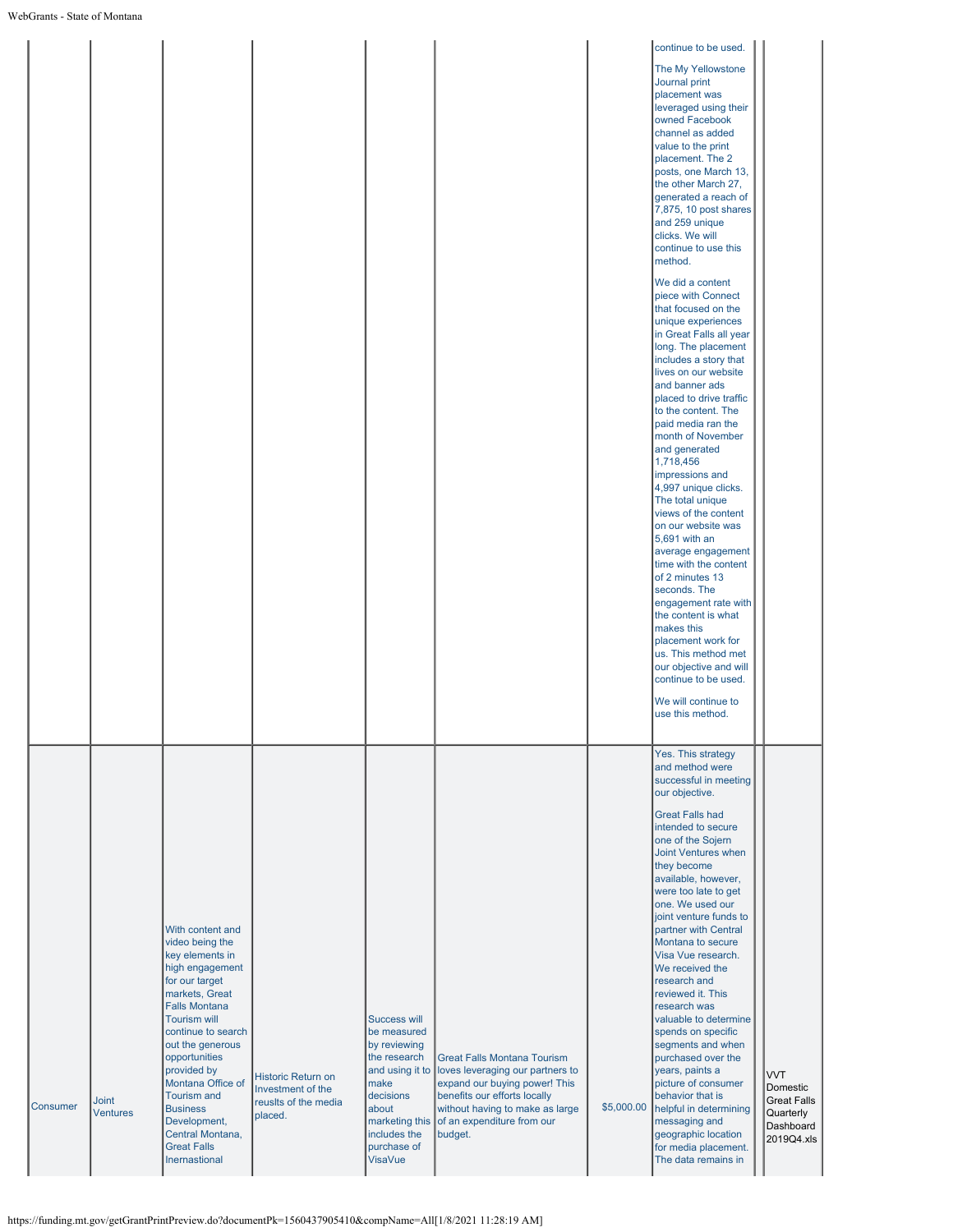|          |                      | Airport, local<br>organizations and<br>other regions,<br>States and<br>Provinces that will<br>match our market,<br>strategy and<br>message focus.                                                                                                                                                                                                                                                                                                                                                                                                                                                                                                           |                                                                                                                                       | research.                                                                                                                                      |                                                                                                                                                             |             | our reserach files to<br>review against<br>previous and future<br>data. A sample of the<br>data received is<br>attached and all files<br>containing data are<br>available in our<br>research folder on<br>the networking drive.<br><b>Great Falls Montana</b><br>Tourism was able to<br>use the data to<br>determine market<br>and message for its<br>marketing plan and<br>messaging for owned<br>media.<br>This method was<br>successful and will<br>continue to be used.                                                                                                                                                                                                                                                                                                                                                                                                                                                                                                                                                                                                                                                                                                                                                                                                                                                                                                                       |                        |
|----------|----------------------|-------------------------------------------------------------------------------------------------------------------------------------------------------------------------------------------------------------------------------------------------------------------------------------------------------------------------------------------------------------------------------------------------------------------------------------------------------------------------------------------------------------------------------------------------------------------------------------------------------------------------------------------------------------|---------------------------------------------------------------------------------------------------------------------------------------|------------------------------------------------------------------------------------------------------------------------------------------------|-------------------------------------------------------------------------------------------------------------------------------------------------------------|-------------|---------------------------------------------------------------------------------------------------------------------------------------------------------------------------------------------------------------------------------------------------------------------------------------------------------------------------------------------------------------------------------------------------------------------------------------------------------------------------------------------------------------------------------------------------------------------------------------------------------------------------------------------------------------------------------------------------------------------------------------------------------------------------------------------------------------------------------------------------------------------------------------------------------------------------------------------------------------------------------------------------------------------------------------------------------------------------------------------------------------------------------------------------------------------------------------------------------------------------------------------------------------------------------------------------------------------------------------------------------------------------------------------------|------------------------|
| Consumer | Print<br>Advertising | <b>Great Falls</b><br>Montana Tourism<br>will invest in<br>targeted print<br>publications when<br>it matches with our<br>strategies. One<br>publication, in<br>particular,<br><b>Yellowstone Park</b><br>Journal, provides<br>the opportunity for<br>leveraged contact<br>and email based<br>leads interested in<br><b>Great Falls.</b><br>Historically, CM<br><b>Russell Museum</b><br>makes a<br>placement in this<br>publication which<br>enables Great<br><b>Falls Montana</b><br>Tourism to<br>increase the<br>amount of content<br>placed within the<br>publication. The<br>content and<br>additional benefits<br>that come from a<br>print placement | Historic performance to<br>include the number of<br>leads, shared content<br>through digital<br>platforms, and total<br>distribution. | <b>Inquiry</b><br>counts,<br>specific<br>landing page<br>counts,<br>content<br>leveraged<br>through other<br>media,<br>distribution<br>counts. | While most of our media<br>placement is digital, strategically<br>placed print is beneficial when it<br>supports our messaging and<br>marketing strategies. | \$15,000.00 | Yes. This strategy<br>was successful in<br>meeting our<br>objectives. Our<br>methods included the<br>publications and<br>related digital sites<br>for Yellowstone<br>Journal, Central<br><b>Montana Travel</b><br>Planner, and, a new<br>method, Livability.<br>My Yellowstone<br>Journal is half page<br>with one page of<br>content that provided<br>us with 10,392 opt-in<br>email leads. The print<br>ad is leveraged with<br>their owned<br>Facebook channel,<br>which was reported<br>on under digital. It<br>also leverages their<br>newsletter, as one<br>story among others,<br>which generated 112<br>clicks. This method<br>will continue to be<br>used due to the value<br>of the leveraged<br>media and op-in<br>email leads.<br>We place a full-page<br>ad in the Central<br><b>Montana Travel</b><br>Guide. This year's<br>results for this<br>placement were<br>dramatically<br>impacted by COVID-<br>19. The publication<br>was distributed by<br>mail to 2,856 people<br>and was viewed on<br>by 2,171 on<br>CentralMontana.com.<br>Although this year's<br>results were not what<br>we were used to, this<br>method will continue<br>to be used as<br>previous placements<br>produced positive<br>results.<br><b>Great Falls Montana</b><br><b>Tourism partnered</b><br>with our Economic<br>Development<br>Organization in a<br>talent attraction effort<br>using a leveraged | print ads<br>small.pdf |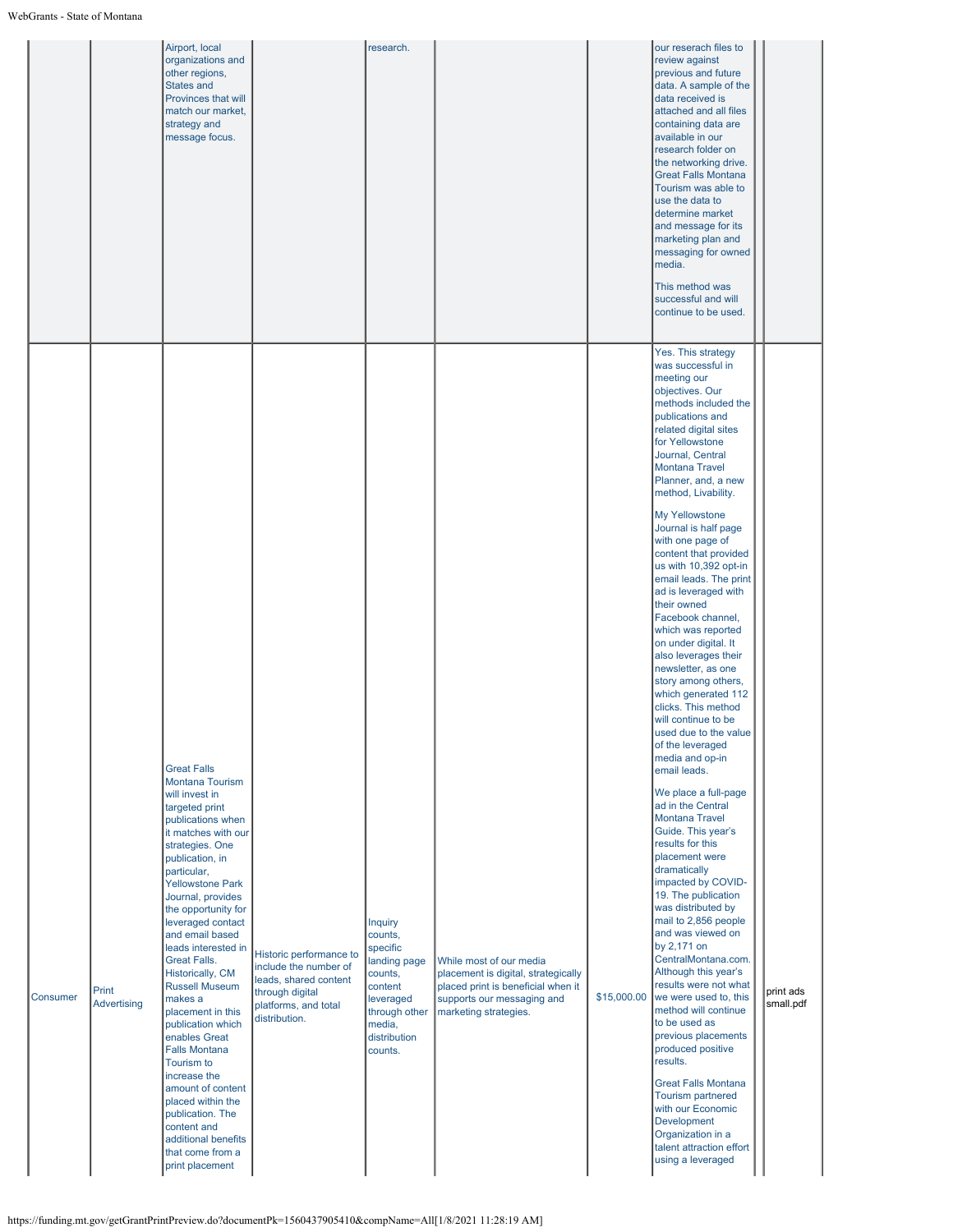|                 |                                   | will continue to be<br>the rationale for<br>placing.                                                                                                                                                                                                                                                                                                                                                                                                                                                                                                                                                                                     |                                                                                    |                                                 |                                                                                                                                                                                                                                                                                                  |            | print publication,<br>Livability. We placed<br>a full-page ad, which<br>was leverage with an<br>online version, and a<br>digital ad. Newly<br>relocated populations<br>come from the same<br>markets Tourism<br>targets, so the<br>thought was, not<br>everyone who<br>considers relocation,<br>does, so it may be a<br>great opportunity to<br>generate overnight<br>stays from those<br>considering Great<br>Falls. The online<br>version was viewed<br>31,300 times with an<br>average read time of<br>3:14. The ad, placed<br>on Facebook,<br>reached 15,225<br>people, had 131<br>clicks, and 1,592<br>reactions. Although<br>this placement<br>produced positive<br>results, this method<br>will only be<br>considered in the<br>future with a broader<br>distribution strategy<br>of the materials. |  |  |
|-----------------|-----------------------------------|------------------------------------------------------------------------------------------------------------------------------------------------------------------------------------------------------------------------------------------------------------------------------------------------------------------------------------------------------------------------------------------------------------------------------------------------------------------------------------------------------------------------------------------------------------------------------------------------------------------------------------------|------------------------------------------------------------------------------------|-------------------------------------------------|--------------------------------------------------------------------------------------------------------------------------------------------------------------------------------------------------------------------------------------------------------------------------------------------------|------------|------------------------------------------------------------------------------------------------------------------------------------------------------------------------------------------------------------------------------------------------------------------------------------------------------------------------------------------------------------------------------------------------------------------------------------------------------------------------------------------------------------------------------------------------------------------------------------------------------------------------------------------------------------------------------------------------------------------------------------------------------------------------------------------------------------|--|--|
| <b>Consumer</b> | Opportunity<br><b>Marketing</b>   | <b>Great Falls</b><br><b>Montana Tourism</b><br>will be responsive<br>when a unique<br>opportunity to<br>promote Great<br>Falls arises. The<br>opportunity will<br>need to produce<br>strong return on<br>investment and<br>align with our<br>strategies and<br>goals.                                                                                                                                                                                                                                                                                                                                                                   | Historic performance of<br>opportunities.                                          | Dependent on<br>the<br>opportunity<br>selected. | Unique opportunities present<br>themselves through the year.<br>We plan to take advantage of<br>those opportunities by allocating<br>some funding towards them,<br>however, utilizing our tourism<br>business improvement district<br>assessment funds for a majority<br>of those opportunities. | \$1,000.00 | No funds were spent.<br>This project was<br>cancelled/postponed<br>due to the COVID-19<br>Pandemic which<br>provided uncertainty<br>to what amount of<br>bed tax collections<br>would actually be<br>collected. The<br>method will be<br>considered in the<br>future as<br>opportunities may<br>arise.                                                                                                                                                                                                                                                                                                                                                                                                                                                                                                     |  |  |
| Consumer        | <b>Printed</b><br><b>Material</b> | We switched from<br>an 86 page printed<br>booklet three<br>years ago,<br>covering in detail<br>every experience<br>in Great Falls, to a<br>condensed<br>version, hitting the<br>high points, and<br>driving traffic to<br>our website. We<br>supplement the<br>brochure with<br>specific<br>information<br>tailored to each<br>request and this<br>has suited us well<br>with the changed<br>landscape of<br>mobile use, and<br>specific<br>experineces.<br>People continue to<br>what to take<br>something about<br>the community in<br>print form and we<br>will continue to<br>offer them a<br>general piece that<br>is efficient and | Online inquiries,<br>declined mail<br>distribution, number of<br>picked up pieces. | <b>Distribution</b><br>and download<br>numbers  | We will redesign our Highlight<br>Brochure that we use as a<br>general information piece and<br>distributed through Certified<br>Folder and use as collateral<br>through trade shows and<br>inquiries.                                                                                           | \$6,500.00 | No funds were spent.<br>The project was<br>cancelled/postponed<br>due to the COVID-19<br>Pandemic which<br>provided uncertainty<br>to what amount of<br>bed tax collections<br>would actually be<br>collected. We will<br>consider the method<br>in the future<br>depending upon the<br>budget and available<br>funds.                                                                                                                                                                                                                                                                                                                                                                                                                                                                                     |  |  |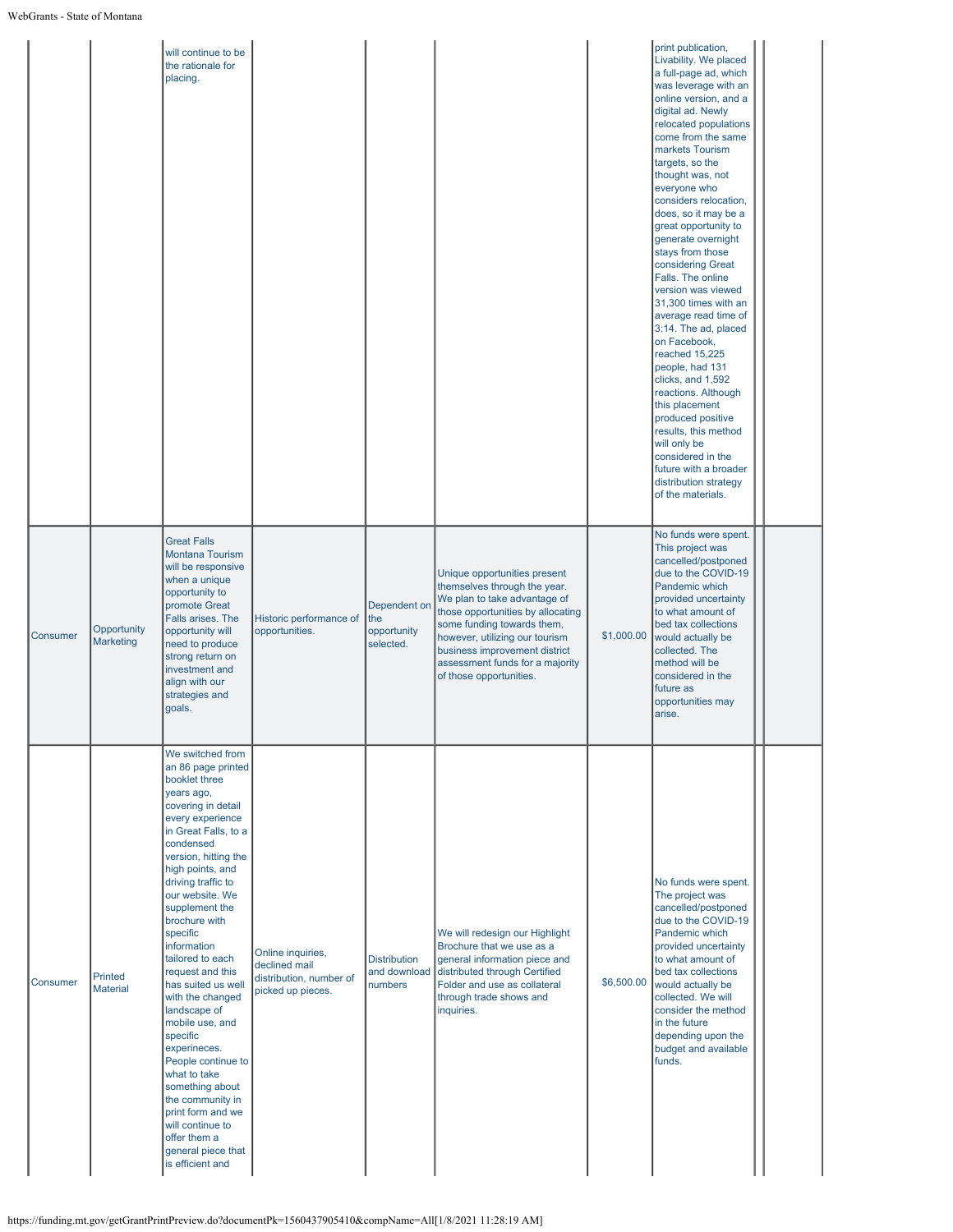|                             |                | effective to deliver<br>the information.                                                                                                                                                      |           |                                                                                                                                                                                                                                                                                                                                                                                                                                                                                                                                                                                                                                                                          |                                                                                                                                                                            |                             |                                                                                                                                                                                                                                                                                                                                                                                                                                                                                                                                                                                                                                                                                                                                                                                                                                                                                                                                                                                                        |  |
|-----------------------------|----------------|-----------------------------------------------------------------------------------------------------------------------------------------------------------------------------------------------|-----------|--------------------------------------------------------------------------------------------------------------------------------------------------------------------------------------------------------------------------------------------------------------------------------------------------------------------------------------------------------------------------------------------------------------------------------------------------------------------------------------------------------------------------------------------------------------------------------------------------------------------------------------------------------------------------|----------------------------------------------------------------------------------------------------------------------------------------------------------------------------|-----------------------------|--------------------------------------------------------------------------------------------------------------------------------------------------------------------------------------------------------------------------------------------------------------------------------------------------------------------------------------------------------------------------------------------------------------------------------------------------------------------------------------------------------------------------------------------------------------------------------------------------------------------------------------------------------------------------------------------------------------------------------------------------------------------------------------------------------------------------------------------------------------------------------------------------------------------------------------------------------------------------------------------------------|--|
| <b>Marketing</b><br>Support | Administration | Paid human<br>capital is an<br>essential<br>component to<br>producing results<br>for our tourism<br>effort in Great<br>Falls, We will<br>continue to invest<br>in professional<br>paid staff. | <b>NA</b> | The objective<br>for<br>Administration<br>budget is to<br>spend funds<br>appropriately<br>and efficiently<br>for managing<br>the<br>organization's<br>operations.<br>Per statute,<br>the maximum<br>allowed for<br>the<br>Administration<br>method is no<br>20% of the<br>total annual<br>lodging tax<br>collections<br>receipts (or<br>less).<br><b>Success will</b><br>be<br>determined by<br>the total<br>spend in the<br>Administration<br>method; if it is<br>20% or less,<br>we will<br>consider the<br>method<br>successful.<br>Projects are<br>completed,<br>Insurance is<br>in place, 990<br>is filed,<br>meetings are<br>attended,<br>budget is<br>maintained. | Great Falls Montana Tourism will<br>continue to employ staff. The<br>staff will develop plans, oversee<br>projects, submit reports, manage<br>budget, and attend meetings. | \$32,130.00<br>\$153,152.00 | Yes. This strategy<br>and method were<br>successful in meeting<br>our objective.<br>We were successful<br>in meeting our overall<br>objective of staying<br>within the allowable<br>20% for the<br>Administration<br>budget. We will<br>continue to use this<br>marketing method.<br><b>The Executive</b><br>Director filed annual<br>reports, ensured the<br>filing of a 990,<br>ensured adequate<br>insurance coverages<br>and payment of such,<br>delivered quarterly<br>reports, attended all<br>required Tourism<br><b>Advisory Council</b><br>meetings, provided<br>resources for annual<br>audit, planned to<br>attend the Governor's<br>Conference on<br>Tourism until it was<br>cancelled due to the<br>COVID-19 pandemic,<br>submitted a<br>marketing evaluation<br>report, delivered a<br>marketing plan and<br>budget, and<br>managed the<br>marketing and<br>payment of such<br>through the year.<br><b>Great Falls Montana</b><br>Tourism will continue<br>this method in the<br>future. |  |
|                             |                |                                                                                                                                                                                               |           |                                                                                                                                                                                                                                                                                                                                                                                                                                                                                                                                                                                                                                                                          |                                                                                                                                                                            |                             |                                                                                                                                                                                                                                                                                                                                                                                                                                                                                                                                                                                                                                                                                                                                                                                                                                                                                                                                                                                                        |  |

## *Markething Method Evaluation Attachments*

| <b>Attachment 1</b>  | Budget V Actual Pie Chart.pdf |
|----------------------|-------------------------------|
| <b>Attachment 2</b>  | Quickbooks Financials.pdf     |
| <b>Attachment 3</b>  |                               |
| <b>Attachment 4</b>  |                               |
| <b>Attachment 5</b>  |                               |
| <b>Attachment 6</b>  |                               |
| <b>Attachment 7</b>  |                               |
| <b>Attachment 8</b>  |                               |
| <b>Attachment 9</b>  |                               |
| <b>Attachment 10</b> |                               |
|                      |                               |

# *Marketing Method Budget*

I

Е

https://funding.mt.gov/getGrantPrintPreview.do?documentPk=1560437905410&compName=All[1/8/2021 11:28:19 AM]

Τ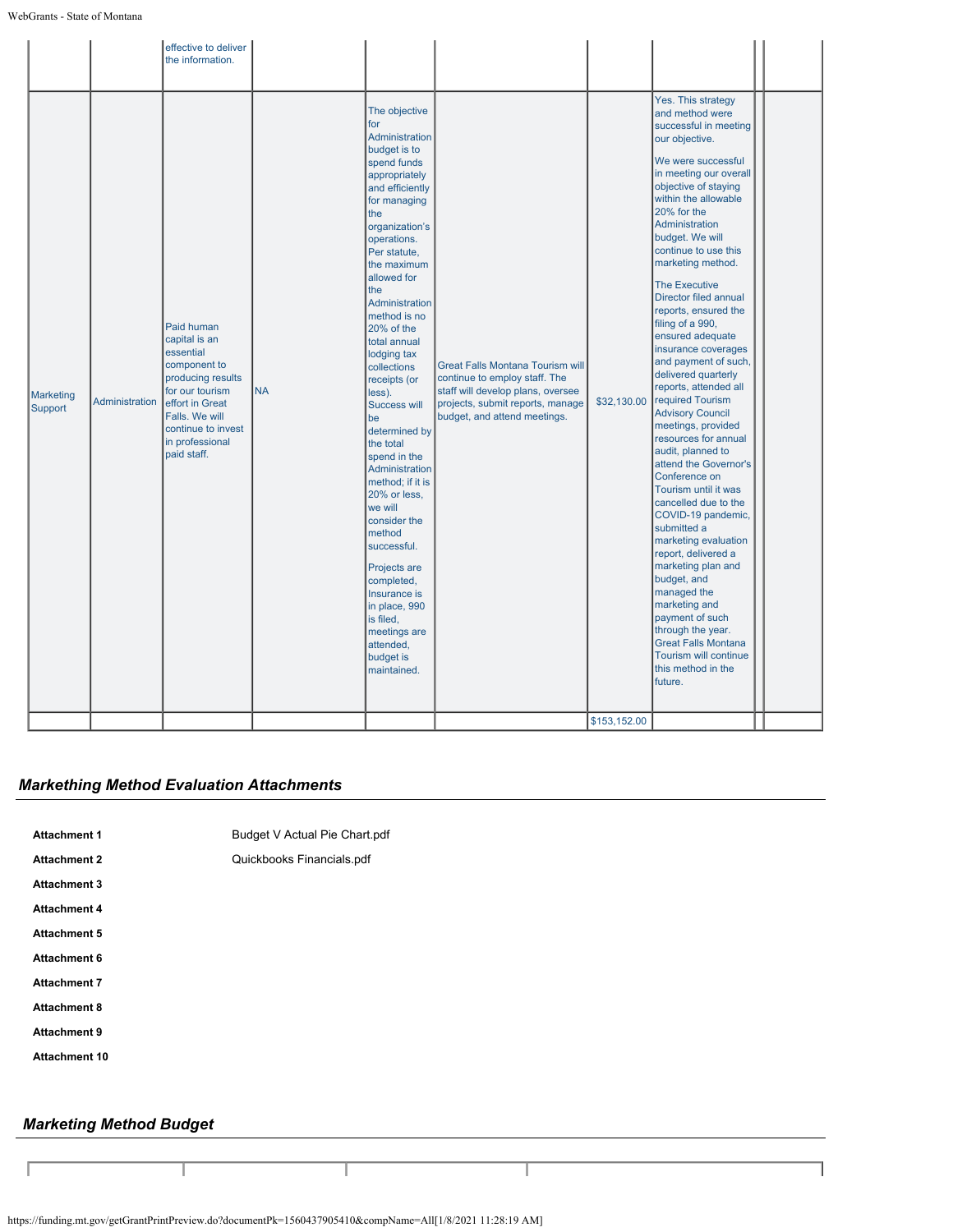WebGrants - State of Montana

| <b>Marketing Segment</b> | <b>Marketing Method</b>           | Bed tax funded budget | Non bed tax funded budget (optional) |
|--------------------------|-----------------------------------|-----------------------|--------------------------------------|
| <b>Consumer</b>          | <b>Print Advertising</b>          | \$15,000.00           | \$0.00                               |
| Consumer                 | <b>Online/Digital Advertising</b> | \$114,845.00          | \$101,478.00                         |
| Consumer                 | <b>Opportunity Marketing</b>      | \$1,000.00            | \$130,000.00                         |
| <b>Consumer</b>          | <b>Travel Guide</b>               | \$6,500.00            | \$8,000.00                           |
| <b>Consumer</b>          | <b>Joint Ventures</b>             | \$5,000.00            | \$0.00                               |
|                          |                                   | \$142,345.00          | \$239,478.00                         |
| <b>Marketing Support</b> | Administration                    | \$32,130.00           | \$300,276.00                         |
|                          |                                   | \$32,130.00           | \$300,276.00                         |
|                          |                                   | \$174,475.00          | \$539,754.00                         |

## *Miscellaneous Attachments*

**Description File Name File Size**

# *Reg/CVB Required Documents*

| <b>Description</b>                         | <b>File Name</b>               | <b>File Size</b> |
|--------------------------------------------|--------------------------------|------------------|
| Strategic Plan                             | 2019 - 2024 Strategic Plan.pdf | 53 KB            |
| Great Falls Montana Tourism Marketing Plan | 2020 Plan.pdf                  | 3.3 MB           |
| Accommodations Budget Pie Chart            | Accomodations Budget Chart.pdf | 52 KB            |
| Required documents                         | RequireddocumentsFY20.pdf      | 1.9 MB           |